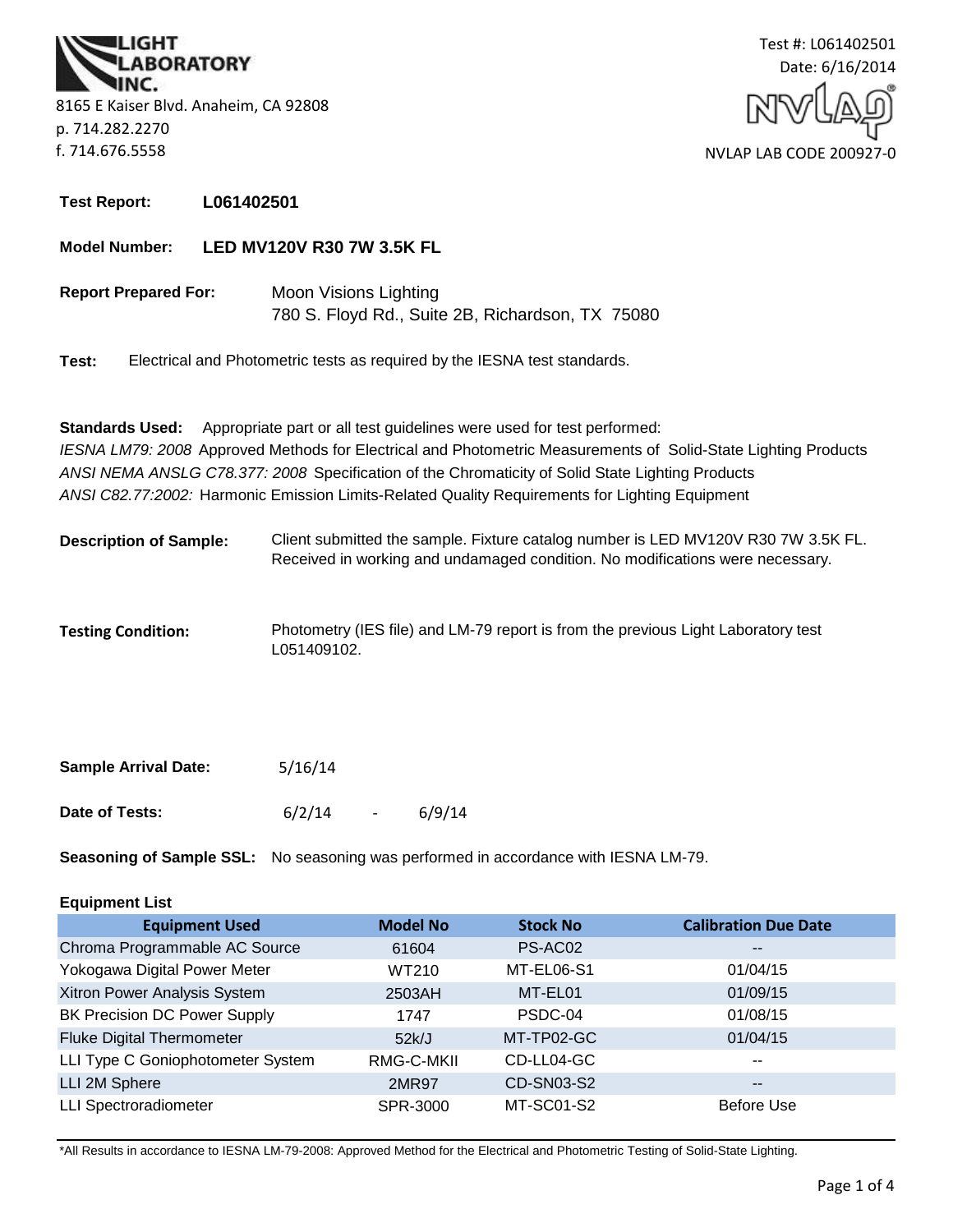

8165 E Kaiser Blvd. Anaheim, CA 92808 p. 714.282.2270 f. 714.676.5558



NVLAP LAB CODE 200927-0

| <b>LM-79 Test Summary</b>                |                           |  |  |
|------------------------------------------|---------------------------|--|--|
| <b>Manufacturer:</b>                     | Moon Visions Lighting     |  |  |
| <b>Model Number:</b>                     | LED MV120V R30 7W 3.5K FL |  |  |
| <b>LAMPCAT:</b>                          | N/A                       |  |  |
| <b>Driver Model Number:</b>              | N/A                       |  |  |
| <b>Total Lumens:</b>                     | 598.28                    |  |  |
| Input Voltage (VAC/60Hz):                | 120.00                    |  |  |
| <b>Input Current (Amp):</b>              | 0.06                      |  |  |
| Input Power (W):                         | 6.60                      |  |  |
| <b>Input Power Factor:</b>               | 0.97                      |  |  |
| Total Harmonic Distortion @ 120V(%): 10% |                           |  |  |
| Total Harmonic Distortion @ 277V(%): N/A |                           |  |  |
| <b>Efficacy:</b>                         | 91                        |  |  |
| <b>Color Rendering Index (CRI):</b>      | 82                        |  |  |
| <b>Correlated Color Temperature (K):</b> | 3550                      |  |  |
| <b>Chromaticity Coordinate x:</b>        | 0.4034                    |  |  |
| <b>Chromaticity Coordinate y:</b>        | 0.3915                    |  |  |
| Ambient Temperature (°F):                | 77.0                      |  |  |
| <b>Stabilization Time (Hours):</b>       | 0:30                      |  |  |
| <b>Total Operating Time (Hours):</b>     | 1:30                      |  |  |
| Off State Power(W):                      | 0.00                      |  |  |



 $V=0^\circ$ 



FIG.1 LUMINAIRE

\*All Results in accordance to IESNA LM-79-2008: Approved Method for the Electrical and Photometric Testing of Solid-State Lighting.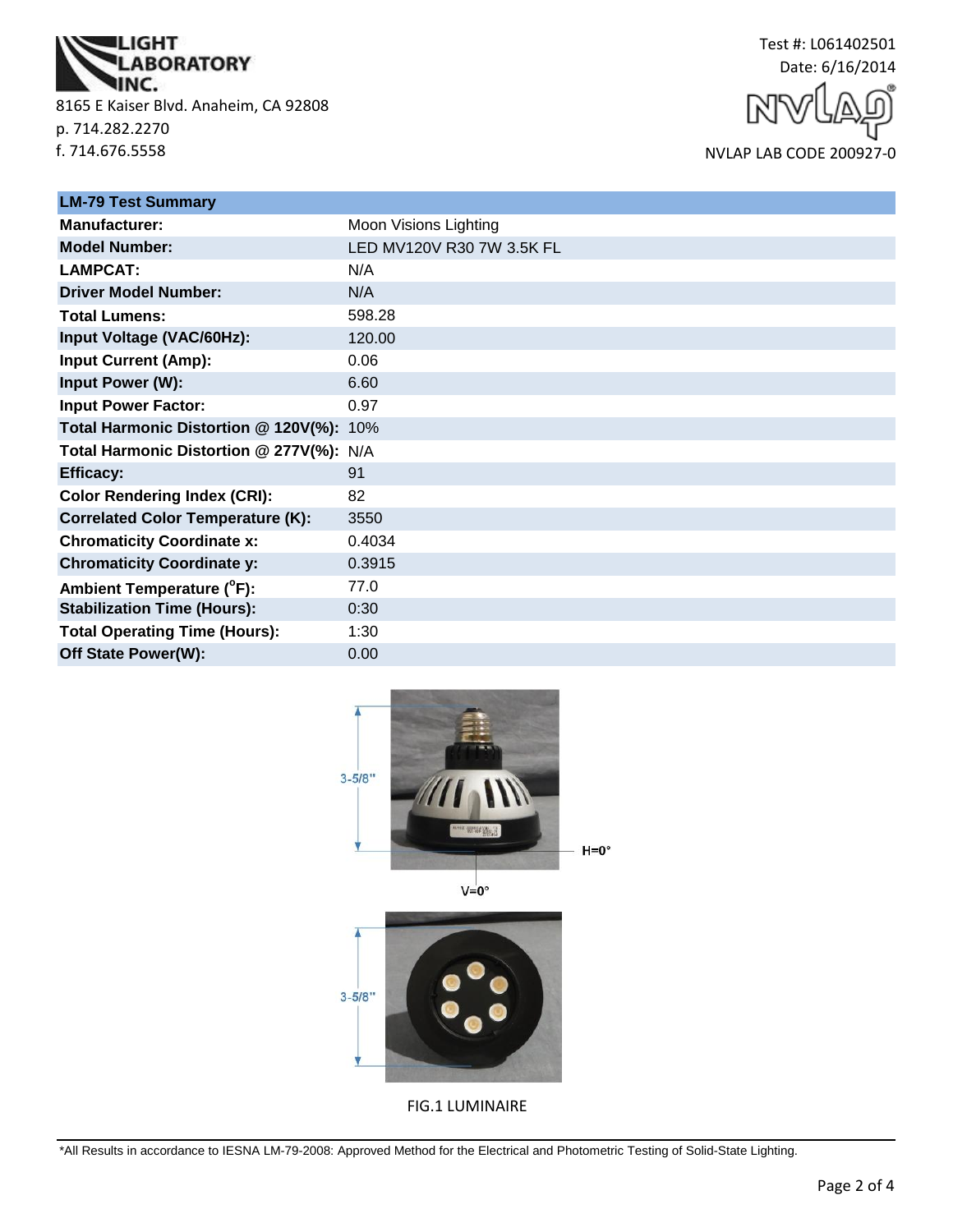\*All Results in accordance to IESNA LM-79-2008: Approved Method for the Electrical and Photometric Testing of Solid-State Lighting.

0

X



**CRI & CCT**

**CIE 1931 Chromaticity Diagram**  $Y_{0.9}$ 520 0.8 530 540 510 0.7 550 560 0.6 570 O 500 0.5 580  $\overline{\circ}$ 590 0.4 600 0.4034, 0.3915 610<br>
620<br>
630<br>
640<br>
650<br>
700 0.3 490 0.2 480 0.1

0 0.1 0.2 0.3 0.4 0.5 0.6 0.7 0.8 0.9

| Output<br>Percent | 0.8<br>0.6<br>0.4<br>0.2 |     |        |     |        |                       |        |     |        |     |        |
|-------------------|--------------------------|-----|--------|-----|--------|-----------------------|--------|-----|--------|-----|--------|
|                   | 0.0<br>380               | 430 | 480    |     | 530    | 580<br>Wavelength(nm) | 630    | 680 |        | 730 | 780    |
| Wavelength        | $W/m2$ nm                | 440 | 0.0034 | 510 | 0.0045 | 580                   | 0.0089 | 650 | 0.0059 | 720 | 0.0012 |
| 380               | 0.0000                   | 450 | 0.0078 | 520 | 0.0054 | 590                   | 0.0090 | 660 | 0.0050 | 730 | 0.0009 |
| 390               | 0.0000                   | 460 | 0.0052 | 530 | 0.0061 | 600                   | 0.0089 | 670 | 0.0042 | 740 | 0.0007 |
| 400               | 0.0000                   | 470 | 0.0030 | 540 | 0.0067 | 610                   | 0.0087 | 680 | 0.0034 | 750 | 0.0005 |
| 410               | 0.0001                   | 480 | 0.0019 | 550 | 0.0073 | 620                   | 0.0082 | 690 | 0.0027 | 760 | 0.0004 |

**Spectral Power**

420 | 0.0003 | 490 | 0.0022 | 560 | 0.0079 | 630 | 0.0076 | 700 | 0.0021 | 770 | 0.0003 430 | 0.0012 | 500 | 0.0033 | 570 | 0.0084 | 640 | 0.0068 | 710 | 0.0016 | 780 | 0.0003

8165 E Kaiser Blvd. Anaheim, CA 92808 p. 714.282.2270 f. 714.676.5558

**IGHT** 

IINC.

**ABORATORY** 

1.0  $+$ 



NVLAP LAB CODE 200927-0

Test #: L061402501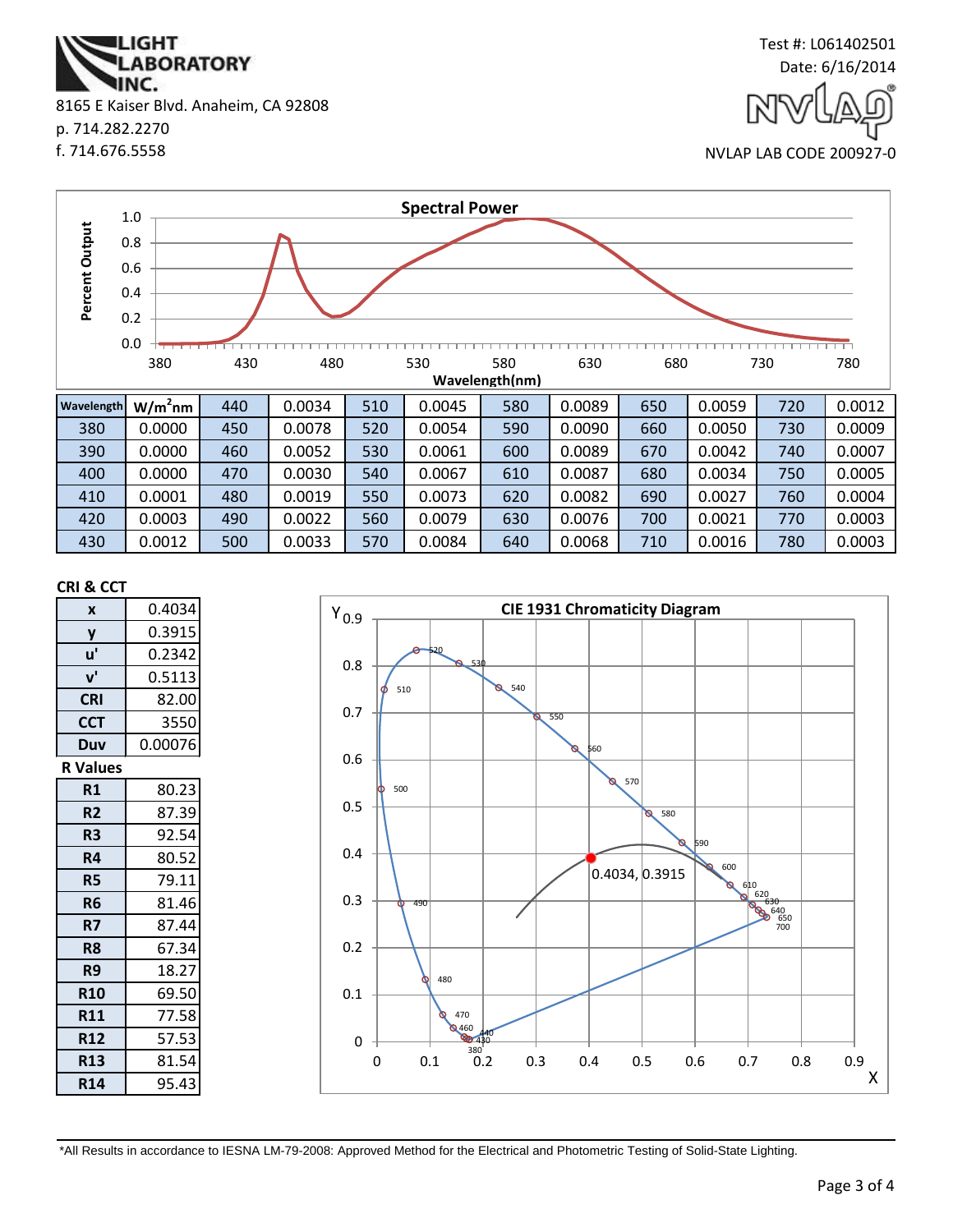



#### **Test Methods**

## **Photometric Measurements - Goniophotometer**

A Custom Light Laboratory Type C Rotating Mirror Goniophotometer was used to measure candelas(intensity) at each angle of distribution as defined by IESNA for the appropriate fixture type.

Ambient temperature is set to  $25^{\circ}$ C and is measured from the center of the fixture, within 1ft from the outside of the fixture. Temperature is maintained at  $25^{\circ}$ C throughout the testing process and the sample is stabilized for at least 30mins and longer as necessary for the sample to achieve stabilization.

Electrical measurements are measured using the listed equipment.

#### **Spectral Measurements - Integrating Sphere**

A Sensing Spectroradiometer SPR-3000, in conjunction with Light Laboratory 2 meter integrating sphere was used to measure chromaticity coordinates, correlated color temperature(CCT) and the color rendering index(CRI) for each sample.

Ambient temperature is set to  $25^{\circ}$ C and is measured from the center of the fixture, within 1ft from the outside of the fixture. Temperature is maintained at  $25^{\circ}$ C throughout the testing process and the sample is stabilized for at least 30mins and longer as necessary for the sample to achieve stabilization.

Electrical measurements are measured using the listed equipment.

Disclaimers:

This report must not be used by the customer to claim product certification, approval or endorsement by NVLAP, NIST or any agency of Federal Government.

Report Prepared by :

Wilson Khounlavong

UME

Jeff Ahn Steve Kang Engineering Manager **Contract Contract Contract Contract Contract Contract Contract Contract Contract Contract Contract Contract Contract Contract Contract Contract Contract Contract Contract Contract Contract Contract Con** 

*\*Attached are photometric data reports. Total number of pages: 8*

Test Report Released by: Test Report Reviewed by: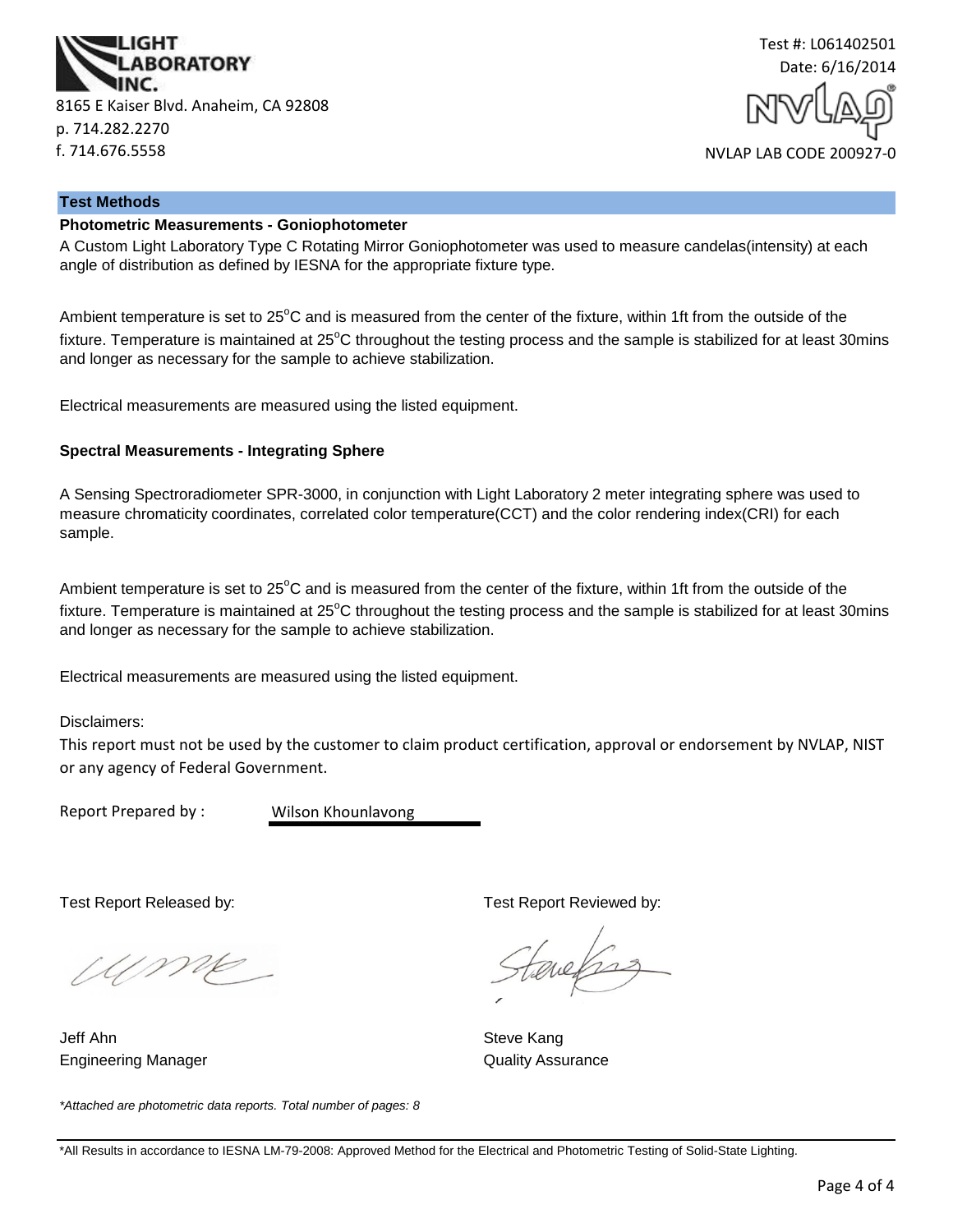**THQI. ABORATORY** 8165 E. Kaiser Blvd. Anaheim, CA 92808 p. 714.282.2270 f. 714.676.5558

# **Photometric Test Report**

## **IES FLOOD REPORT PHOTOMETRIC FILENAME : L061402501.IES**

#### **DESCRIPTIVE INFORMATION (From Photometric File)**

IESNA:LM-63-2002 [TEST] L061402501 [TESTLAB] LIGHT LABORATORY, INC. [ISSUEDATE] 6/16/2014 [MANUFAC] MOON VISIONS LIGHTING [LUMCAT] LED MV120V R30 7W 3.5K FL [LUMINAIRE] 3-5/8"DIA. X 3-5/8"H. LED LAMP [MORE] NO LENS [LAMPPOSITION] 0,0 [LAMPCAT] N/A [OTHER] CANDELA AND ELECTRICAL VALUES ARE FROM [MORE] LIGHT LABORATORY TEST L051409102 [OTHER] INDICATING THE CANDELA VALUES ARE ABSOLUTE AND [MORE] SHOULD NOT BE FACTORED FOR DIFFERENT LAMP RATINGS. [INPUT] 120VAC, 6.60W [TEST PROCEDURE] IESNA:LM-79-08

Note: Candela values converted from Type-C to Type-B

#### **CHARACTERISTICS**

| <b>NEMA Type</b>             | 5 H x 5 V       |
|------------------------------|-----------------|
| Maximum Candela              | 863.44          |
| Maximum Candela Angle        | OH OV           |
| Horizontal Beam Angle (50%)  | 45.4            |
| Vertical Beam Angle (50%)    | 45.4            |
| Horizontal Field Angle (10%) | 81.9            |
| Vertical Field Angle (10%)   | 81.9            |
| Lumens Per Lamp              | N.A. (absolute) |
| <b>Total Lamp Lumens</b>     | N.A. (absolute) |
| <b>Beam Lumens</b>           | 305             |
| <b>Beam Efficiency</b>       | N.A.            |
| <b>Field Lumens</b>          | 531             |
| <b>Field Efficiency</b>      | N.A.            |
| Spill Lumens                 | 68              |
| Luminaire Lumens             | 598             |
| <b>Total Efficiency</b>      | N.A.            |
| <b>Total Luminaire Watts</b> | 6.6             |
| <b>Ballast Factor</b>        | 1.00            |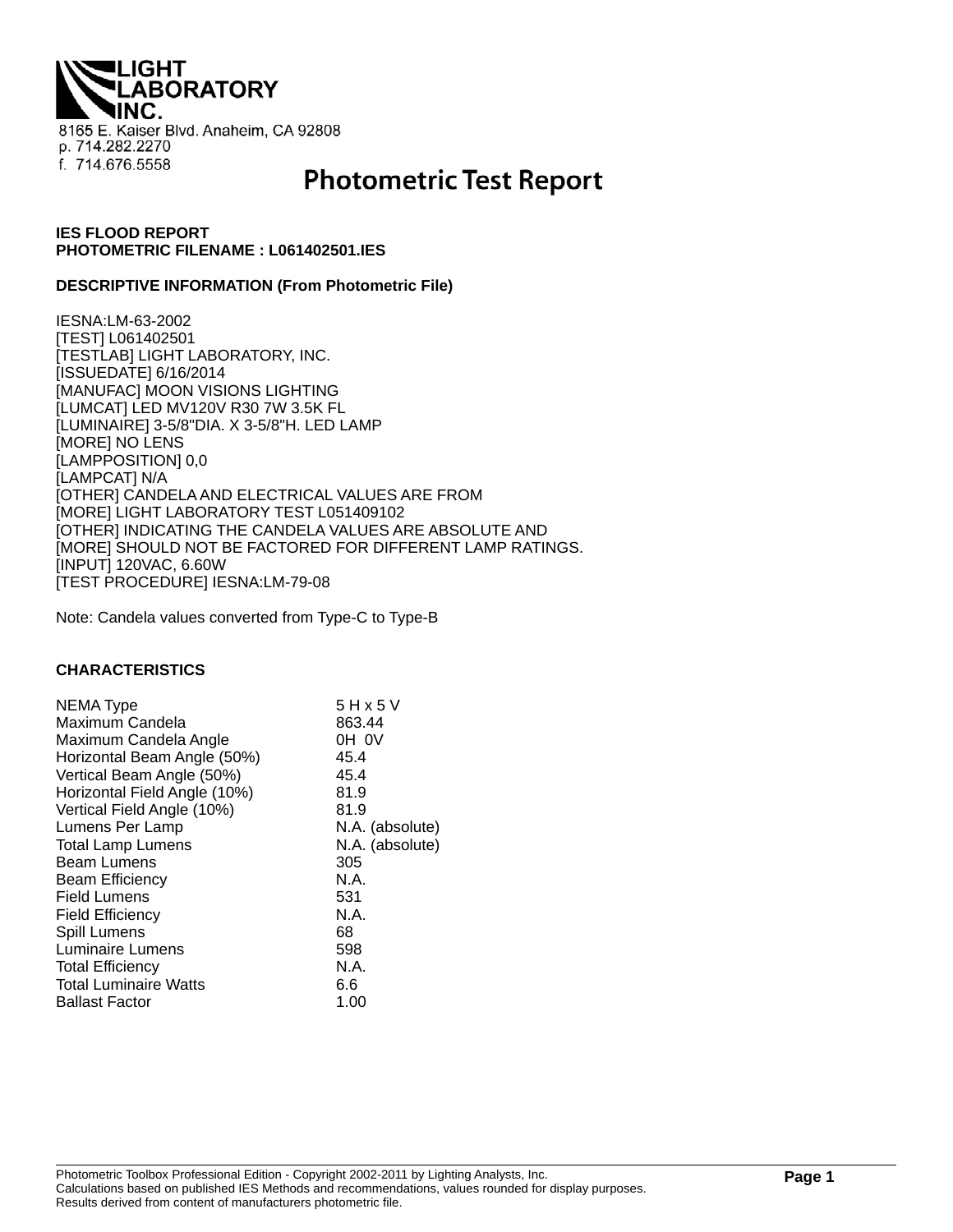## **IES FLOOD REPORT PHOTOMETRIC FILENAME : L061402501.IES**

### **AXIAL CANDELA**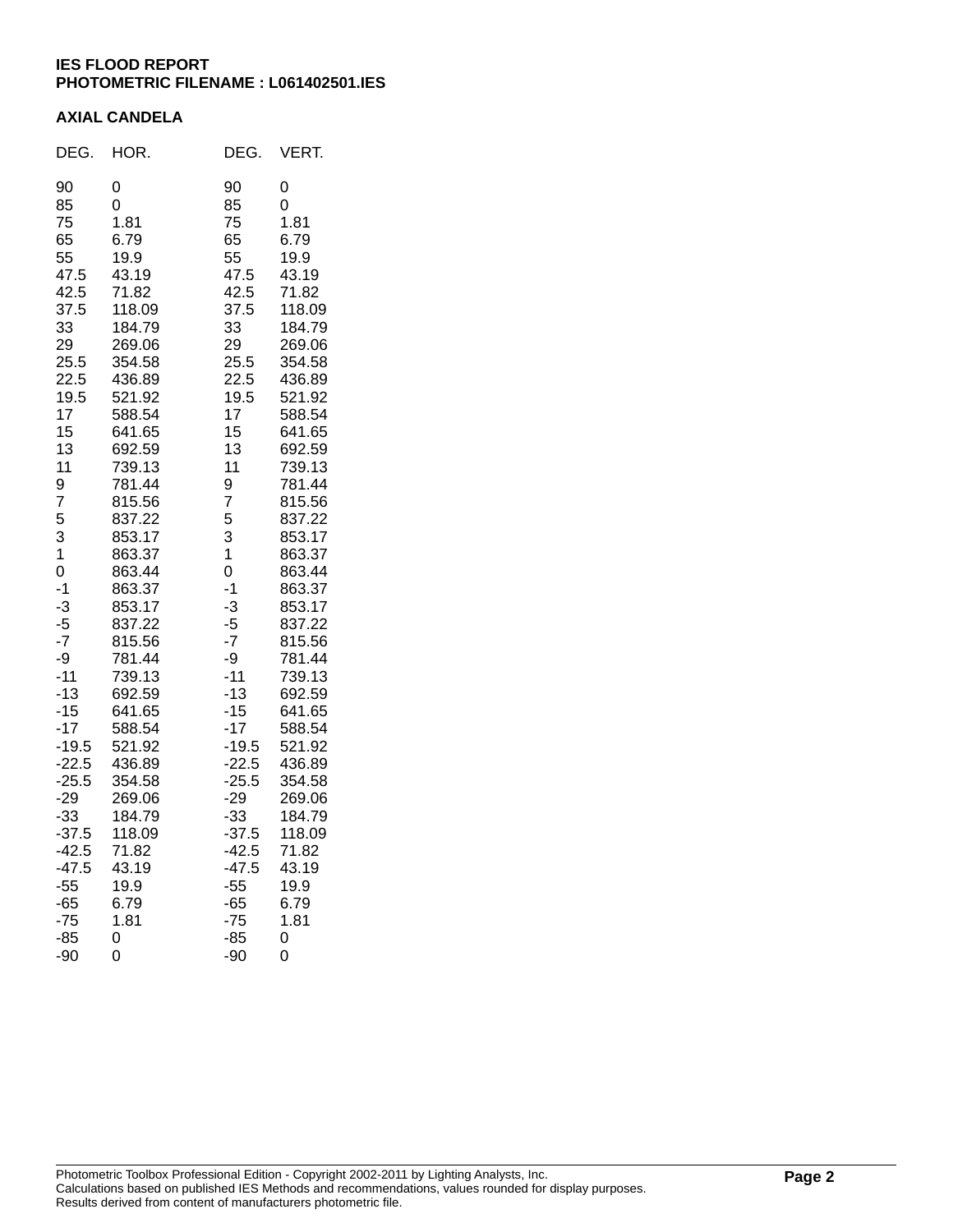## **IES FLOOD REPORT PHOTOMETRIC FILENAME : L061402501.IES**

## **AXIAL CANDELA DISPLAY**



Maximum Candela =  $863.44$  Located At Horizontal Angle = 0, Vertical Angle = 0

H - Horizontal Axial Candela

V - Vertical Axial Candela